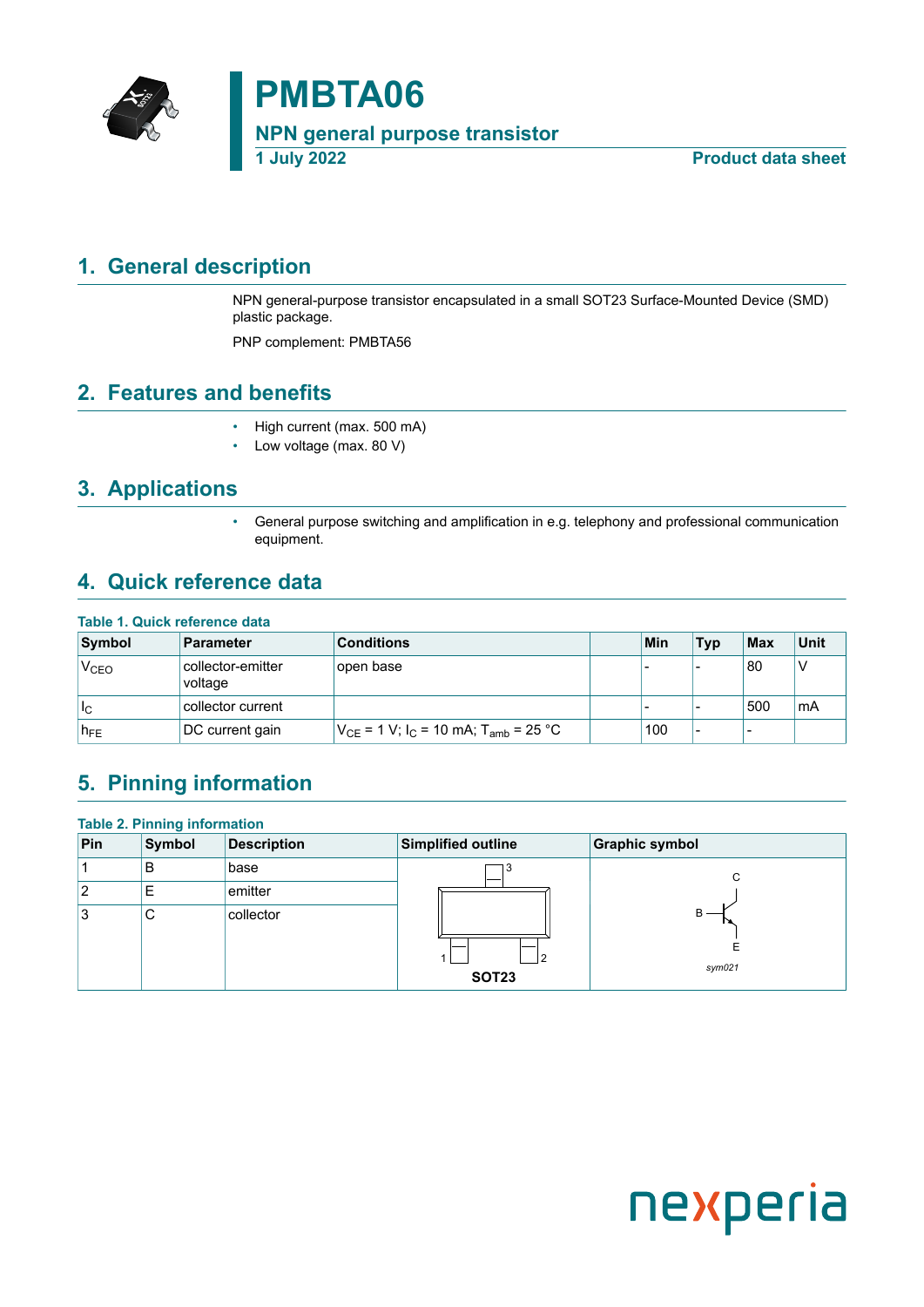### <span id="page-1-1"></span><span id="page-1-0"></span>**6. Ordering information**

| <b>Table 3. Ordering information</b> |             |                                                                                             |                |  |  |  |
|--------------------------------------|-------------|---------------------------------------------------------------------------------------------|----------------|--|--|--|
| Type number                          | Package     |                                                                                             |                |  |  |  |
|                                      | <b>Name</b> | <b>Description</b>                                                                          | <b>Version</b> |  |  |  |
| <b>PMBTA06</b>                       | SOT23       | plastic, surface-mounted package; 3 terminals; 1.9 mm<br>pitch; 2.9 mm x 1.3 mm x 1 mm body | SOT23          |  |  |  |

### <span id="page-1-2"></span>**7. Marking**

| <b>Table 4. Marking codes</b> |                 |  |  |  |  |
|-------------------------------|-----------------|--|--|--|--|
| Type number                   | Marking code[1] |  |  |  |  |
| PMBTA06                       | 81G             |  |  |  |  |

[1] % = placeholder for manufacturing site code

### <span id="page-1-3"></span>**8. Limiting values**

#### **Table 5. Limiting values**

*In accordance with the Absolute Maximum Rating System (IEC 60134).*

| Symbol                      | <b>Parameter</b>          | <b>Conditions</b>             |       | Min   | <b>Max</b> | Unit        |
|-----------------------------|---------------------------|-------------------------------|-------|-------|------------|-------------|
| V <sub>CBO</sub>            | collector-base voltage    | open emitter                  |       |       | 80         | ν           |
| V <sub>CEO</sub>            | collector-emitter voltage | open base                     |       |       | 80         | ٧           |
| V <sub>EBO</sub>            | emitter-base voltage      | open collector                |       |       | 4          | V           |
| $ I_{\rm C} $               | collector current         |                               |       |       | 500        | mA          |
| $I_{CM}$                    | peak collector current    | single pulse; $t_p \leq 1$ ms |       |       |            | ΙA          |
| $I_{BM}$                    | peak base current         |                               |       |       | 200        | mA          |
| $P_{\text{tot}}$            | total power dissipation   | $T_{amb}$ $\leq$ 25 °C        | $[1]$ |       | 250        | mW          |
| $T_i$                       | junction temperature      |                               |       |       | 150        | °С          |
| $\mathsf{T}_{\mathsf{amb}}$ | ambient temperature       |                               |       | $-65$ | 150        | $^{\circ}C$ |
| $T_{\text{stg}}$            | storage temperature       |                               |       | $-65$ | 150        | °C          |

[1] Device mounted on an FR4 PCB, single-sided, 35 μm copper, tin-plated and standard footprint.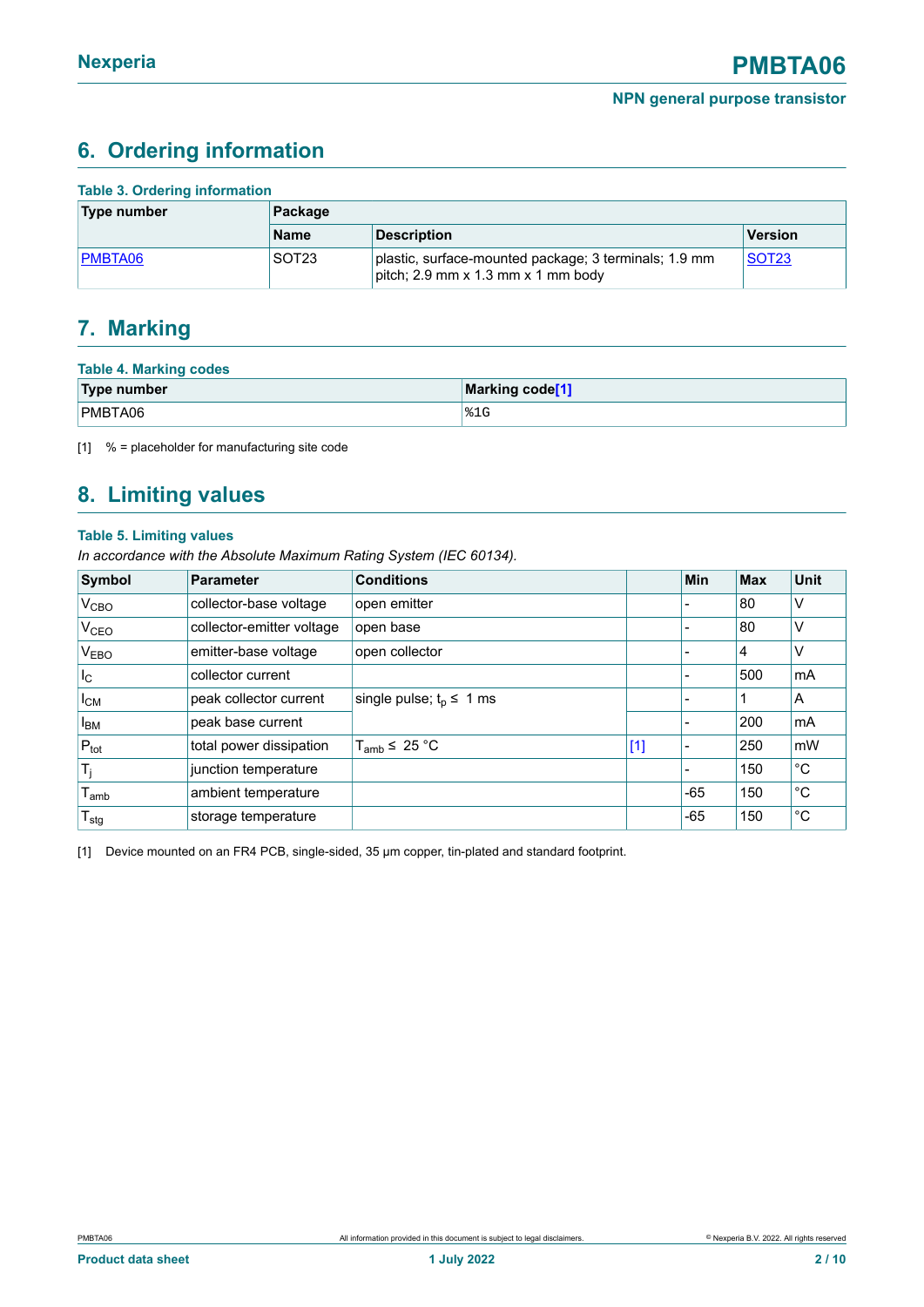# **Nexperia PMBTA06**

### **NPN general purpose transistor**

<span id="page-2-0"></span>

### <span id="page-2-1"></span>**9. Thermal characteristics**

| <b>Table 6. Thermal characteristics</b> |                                                             |                   |  |     |      |     |             |
|-----------------------------------------|-------------------------------------------------------------|-------------------|--|-----|------|-----|-------------|
| Symbol                                  | <b>Parameter</b>                                            | <b>Conditions</b> |  | Min | 'Tvp | Max | <b>Unit</b> |
| $R_{th(j-a)}$                           | thermal resistance from in free air<br>liunction to ambient |                   |  |     |      | 500 | K/W         |

[1] Device mounted on an FR4 PCB, single-sided, 35 μm copper, tin-plated and standard footprint.

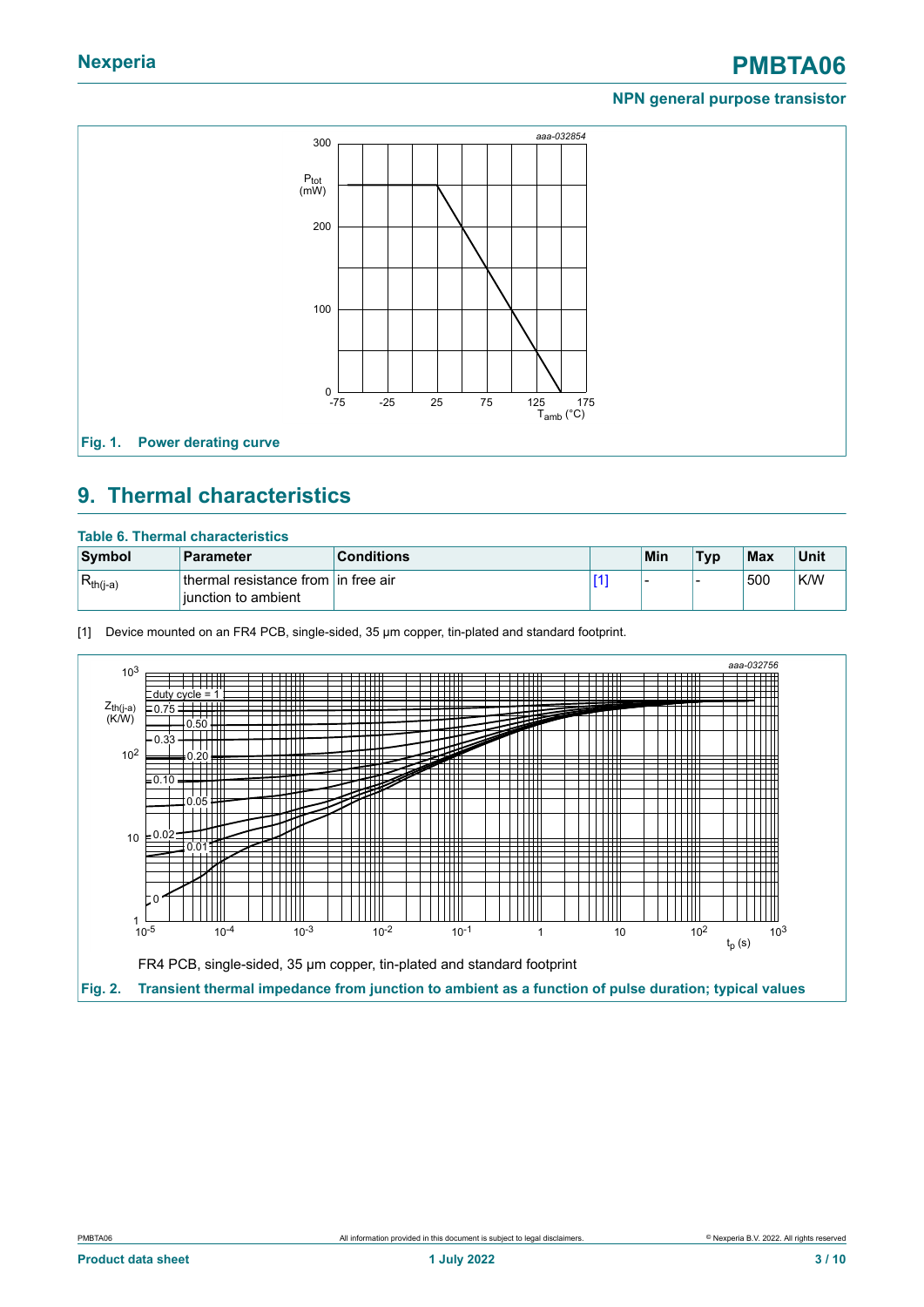### <span id="page-3-0"></span>**10. Characteristics**

### **Table 7. Characteristics**

*Tamb = 25 °C unless otherwise specified*

| Symbol                    | <b>Parameter</b>                                      | <b>Conditions</b>                                                 |   | Min | Typ            | Max  | <b>Unit</b> |
|---------------------------|-------------------------------------------------------|-------------------------------------------------------------------|---|-----|----------------|------|-------------|
| $V_{(BR)CBO}$             | collector-base<br>breakdown voltage                   | $I_C$ = 100 µA; $I_F$ = 0 A; $T_{amb}$ = 25 °C                    |   | 80  |                |      | V           |
| $V_{(BR)CEO}$             | collector-emitter<br>breakdown voltage                | $I_C = 2$ mA: $I_B = 0$ A: $T_{amb} = 25$ °C                      |   | 80  | $\blacksquare$ |      | V           |
| $V_{(BR)EBO}$             | emitter-base<br>breakdown voltage<br>(collector open) | $I_F = 0$ A; $I_C = 100$ µA; T <sub>amb</sub> = 25 °C             | 4 |     |                |      | $\vee$      |
| $I_{CBO}$                 | collector-base cut-off<br>current                     | $V_{CB}$ = 80 V; $I_F$ = 0 A; $T_{amb}$ = 25 °C                   |   |     |                | 50   | nA          |
| $I_{EBO}$                 | emitter-base cut-off<br>current                       | $V_{FB}$ = 5 V; I <sub>C</sub> = 0 A; T <sub>amb</sub> = 25 °C    |   |     |                | 50   | nA          |
| $h_{FE}$                  | DC current gain                                       | $V_{CF}$ = 1 V; $I_C$ = 10 mA; $T_{amb}$ = 25 °C                  |   | 100 | $\blacksquare$ |      |             |
|                           |                                                       | $V_{CF}$ = 1 V; $I_C$ = 100 mA; T <sub>amb</sub> = 25 °C          |   | 100 |                |      |             |
| $ V_{C\small{\sf{Esat}}}$ | collector-emitter<br>saturation voltage               | $I_C$ = 100 mA; $I_B$ = 10 mA; $T_{amb}$ = 25 °C                  |   |     |                | 0.25 | $\vee$      |
| <b>V<sub>BE</sub></b>     | base-emitter voltage                                  | $V_{CE}$ = 1 V; I <sub>C</sub> = 100 mA; T <sub>amb</sub> = 25 °C |   |     |                | 1.2  | $\vee$      |
| $f_T$                     | transition frequency                                  | $V_{CF}$ = 2 V; $I_C$ = 10 mA; f = 100 MHz;<br>$T_{amb}$ = 25 °C  |   | 100 |                |      | <b>MHz</b>  |







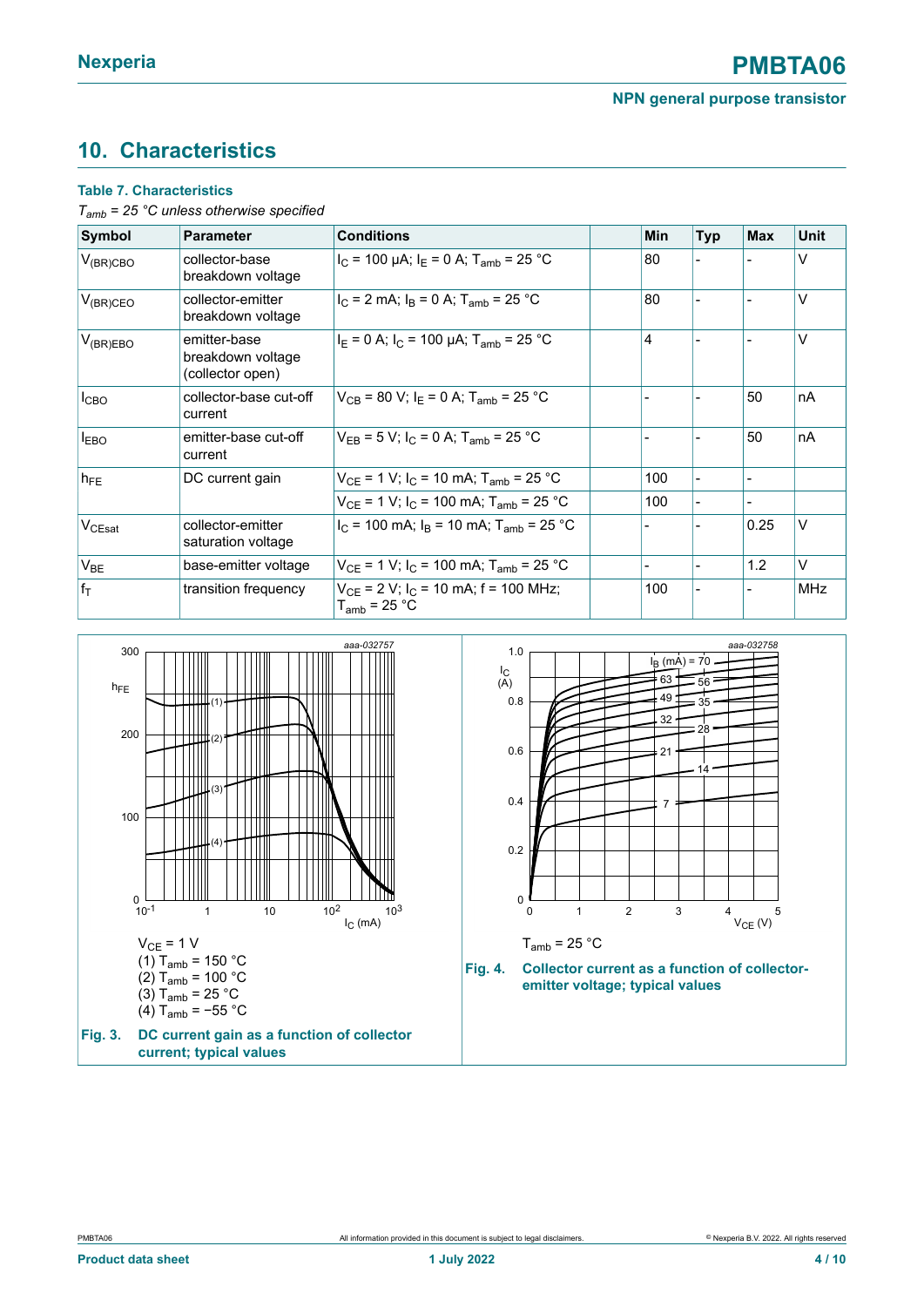# **Nexperia PMBTA06**

### **NPN general purpose transistor**

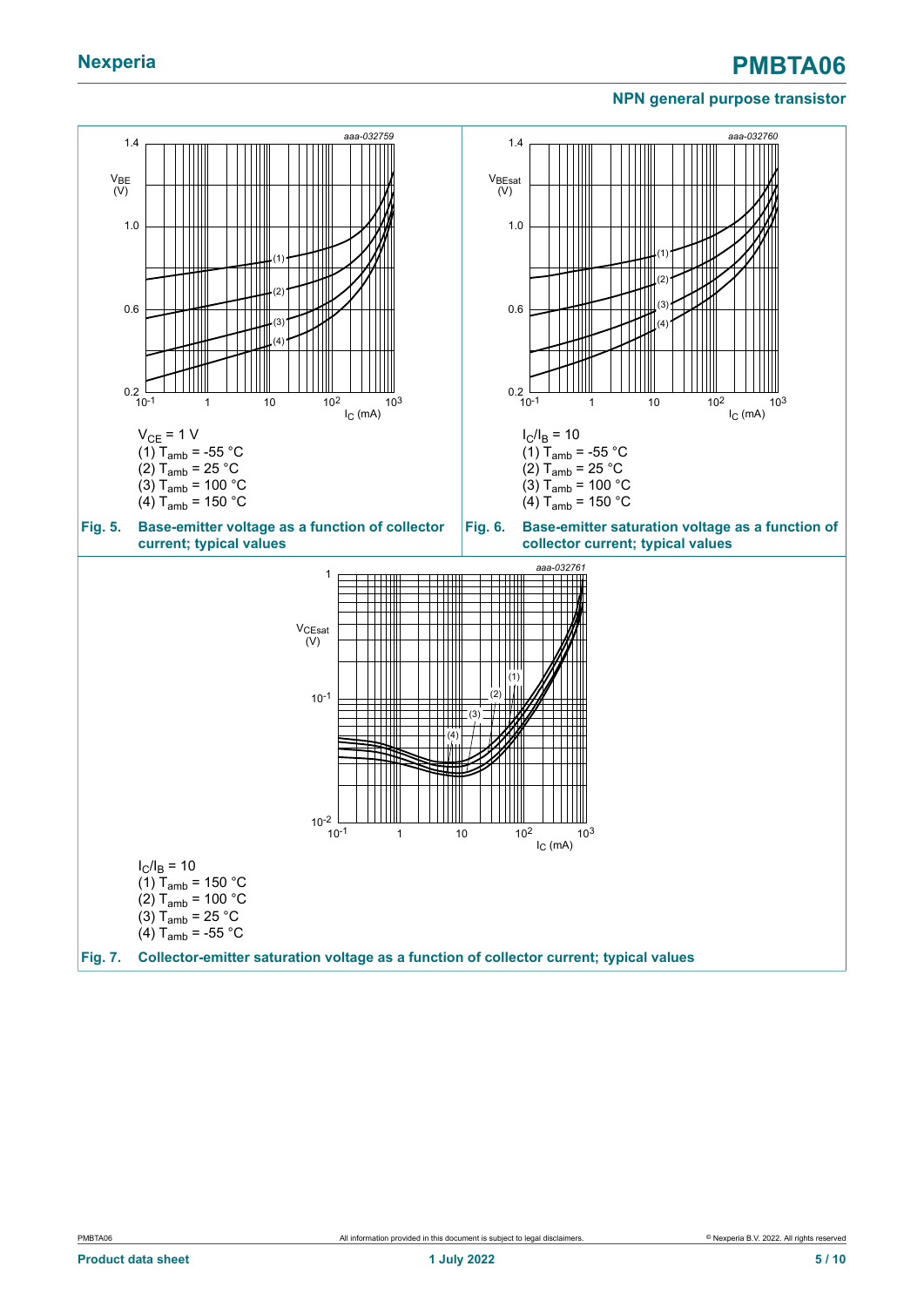### <span id="page-5-0"></span>**11. Package outline**

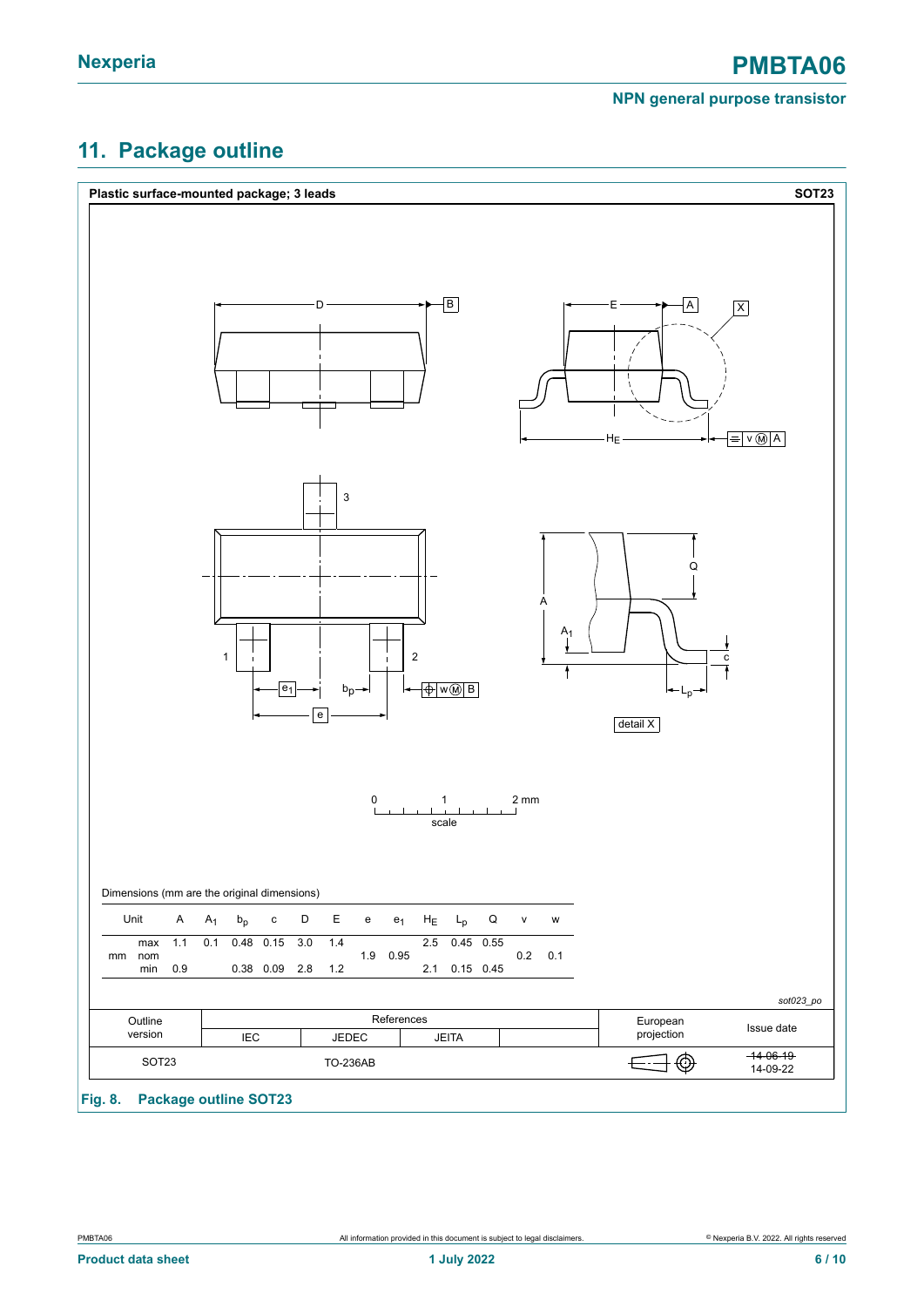### **NPN general purpose transistor**

# <span id="page-6-0"></span>**12. Soldering**

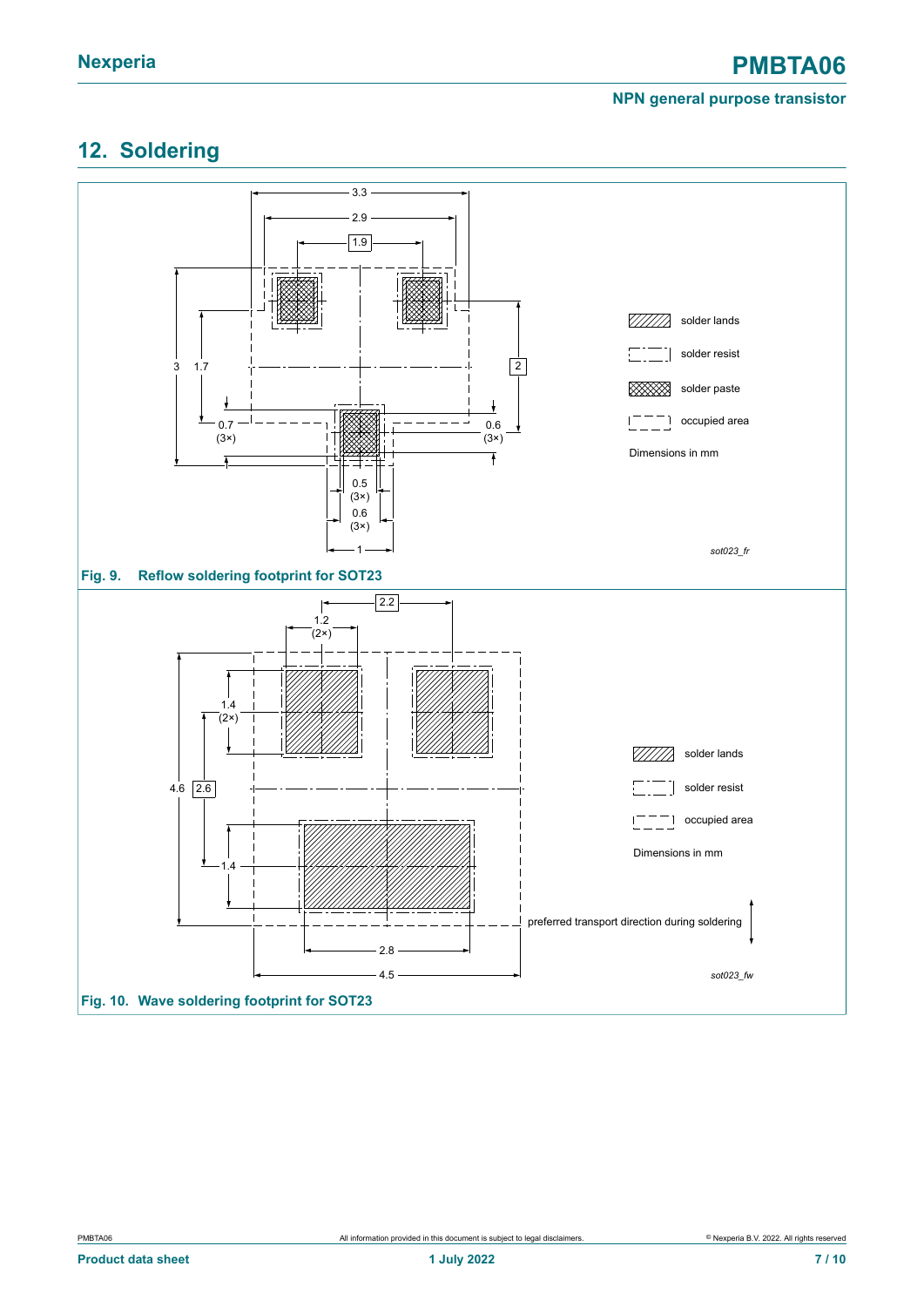# <span id="page-7-0"></span>**13. Revision history**

| <b>Table 8. Revision history</b> |              |                                                                                                                                                                                                                                                                                                            |                      |                   |  |  |  |  |
|----------------------------------|--------------|------------------------------------------------------------------------------------------------------------------------------------------------------------------------------------------------------------------------------------------------------------------------------------------------------------|----------------------|-------------------|--|--|--|--|
| Data sheet ID                    | Release date | Data sheet status                                                                                                                                                                                                                                                                                          | <b>Change notice</b> | <b>Supersedes</b> |  |  |  |  |
| PMBTA06 v.3                      | 20220701     | Product data sheet                                                                                                                                                                                                                                                                                         | ۳                    | PMBTA06 v.2       |  |  |  |  |
| Modifications:                   | Nexperia.    | The format of this data sheet has been redesigned to comply with the identity guidelines of<br>Legal texts have been adapted to the new company name where appropriate.<br>Product(s) changed to non-automotive qualification. Please refer to nexperia.com for<br>automotive (-Q) product alternative(s). |                      |                   |  |  |  |  |
| PMBTA06 v.2                      | 20040122     | Product data sheet                                                                                                                                                                                                                                                                                         | Ξ.                   | PMBTA06 v.1       |  |  |  |  |
| PMBTA06 v.1                      | 19990429     | Product data sheet                                                                                                                                                                                                                                                                                         | ۰                    |                   |  |  |  |  |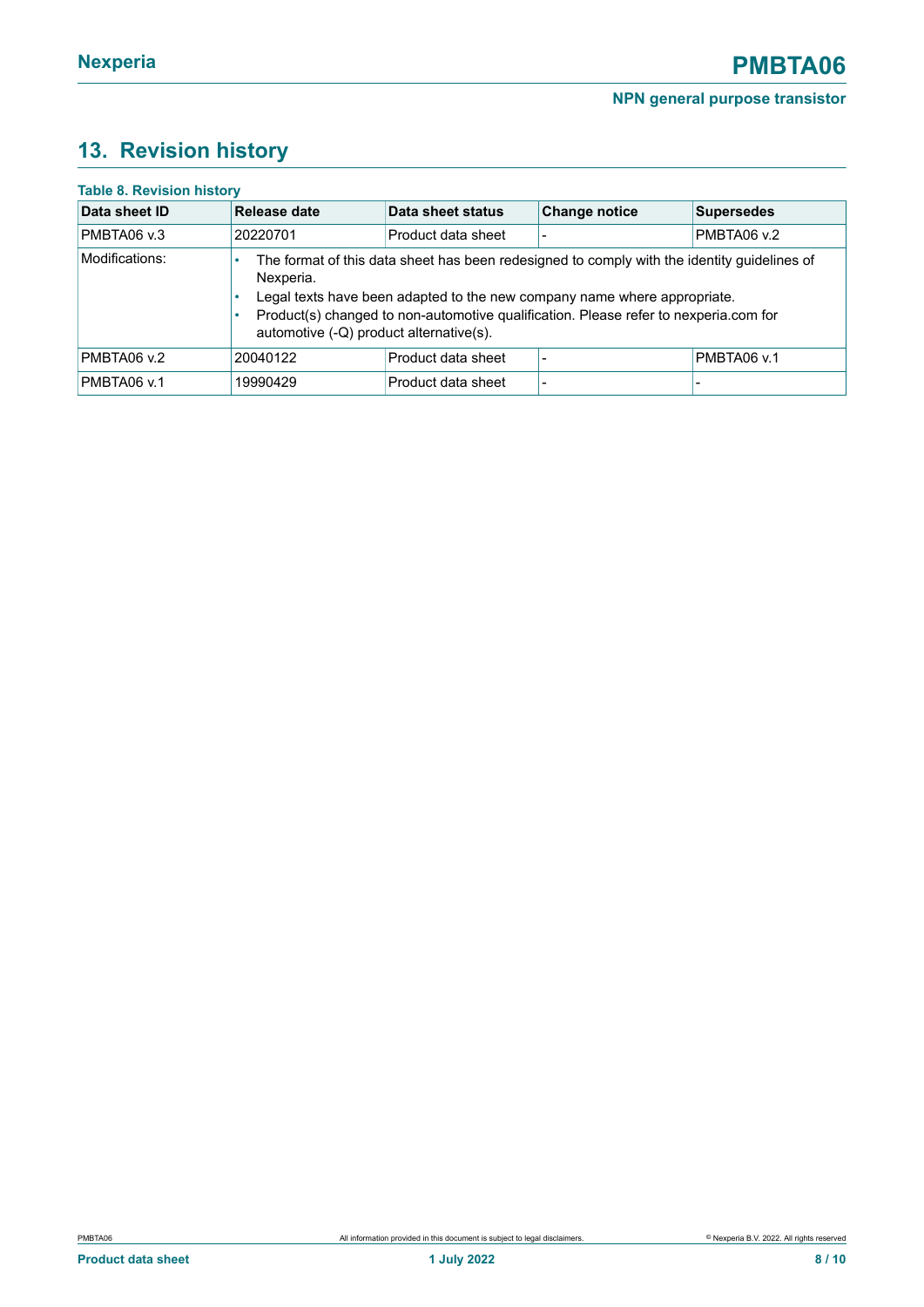# <span id="page-8-0"></span>**14. Legal information**

#### **Data sheet status**

| <b>Document status</b><br>$[1]$ [2] | Product<br>status [3] | <b>Definition</b>                                                                           |
|-------------------------------------|-----------------------|---------------------------------------------------------------------------------------------|
| Objective [short]<br>data sheet     | Development           | This document contains data from<br>the objective specification for<br>product development. |
| Preliminary [short]<br>data sheet   | Qualification         | This document contains data from<br>the preliminary specification.                          |
| Product [short]<br>data sheet       | Production            | This document contains the product<br>specification.                                        |

[1] Please consult the most recently issued document before initiating or completing a design.

The term 'short data sheet' is explained in section "Definitions".

[3] The product status of device(s) described in this document may have changed since this document was published and may differ in case of multiple devices. The latest product status information is available on the internet at [https://www.nexperia.com.](https://www.nexperia.com)

#### **Definitions**

**Draft** — The document is a draft version only. The content is still under internal review and subject to formal approval, which may result in modifications or additions. Nexperia does not give any representations or warranties as to the accuracy or completeness of information included herein and shall have no liability for the consequences of use of such information.

**Short data sheet** — A short data sheet is an extract from a full data sheet with the same product type number(s) and title. A short data sheet is intended for quick reference only and should not be relied upon to contain detailed and full information. For detailed and full information see the relevant full data sheet, which is available on request via the local Nexperia sales office. In case of any inconsistency or conflict with the short data sheet, the full data sheet shall prevail.

**Product specification** — The information and data provided in a Product data sheet shall define the specification of the product as agreed between Nexperia and its customer, unless Nexperia and customer have explicitly agreed otherwise in writing. In no event however, shall an agreement be valid in which the Nexperia product is deemed to offer functions and qualities beyond those described in the Product data sheet.

#### **Disclaimers**

**Limited warranty and liability** — Information in this document is believed to be accurate and reliable. However, Nexperia does not give any representations or warranties, expressed or implied, as to the accuracy or completeness of such information and shall have no liability for the consequences of use of such information. Nexperia takes no responsibility for the content in this document if provided by an information source outside of Nexperia.

In no event shall Nexperia be liable for any indirect, incidental, punitive, special or consequential damages (including - without limitation - lost profits, lost savings, business interruption, costs related to the removal or replacement of any products or rework charges) whether or not such damages are based on tort (including negligence), warranty, breach of contract or any other legal theory.

Notwithstanding any damages that customer might incur for any reason whatsoever, Nexperia's aggregate and cumulative liability towards customer for the products described herein shall be limited in accordance with the Terms and conditions of commercial sale of Nexperia.

**Right to make changes** — Nexperia reserves the right to make changes to information published in this document, including without limitation specifications and product descriptions, at any time and without notice. This document supersedes and replaces all information supplied prior to the publication hereof.

**Suitability for use** — Nexperia products are not designed, authorized or warranted to be suitable for use in life support, life-critical or safety-critical systems or equipment, nor in applications where failure or malfunction of an Nexperia product can reasonably be expected to result in personal

**NPN general purpose transistor**

injury, death or severe property or environmental damage. Nexperia and its suppliers accept no liability for inclusion and/or use of Nexperia products in such equipment or applications and therefore such inclusion and/or use is at the customer's own risk.

**Quick reference data** — The Quick reference data is an extract of the product data given in the Limiting values and Characteristics sections of this document, and as such is not complete, exhaustive or legally binding.

**Applications** — Applications that are described herein for any of these products are for illustrative purposes only. Nexperia makes no representation or warranty that such applications will be suitable for the specified use without further testing or modification.

Customers are responsible for the design and operation of their applications and products using Nexperia products, and Nexperia accepts no liability for any assistance with applications or customer product design. It is customer's sole responsibility to determine whether the Nexperia product is suitable and fit for the customer's applications and products planned, as well as for the planned application and use of customer's third party customer(s). Customers should provide appropriate design and operating safeguards to minimize the risks associated with their applications and products.

Nexperia does not accept any liability related to any default, damage, costs or problem which is based on any weakness or default in the customer's applications or products, or the application or use by customer's third party customer(s). Customer is responsible for doing all necessary testing for the customer's applications and products using Nexperia products in order to avoid a default of the applications and the products or of the application or use by customer's third party customer(s). Nexperia does not accept any liability in this respect.

**Limiting values** — Stress above one or more limiting values (as defined in the Absolute Maximum Ratings System of IEC 60134) will cause permanent damage to the device. Limiting values are stress ratings only and (proper) operation of the device at these or any other conditions above those given in the Recommended operating conditions section (if present) or the Characteristics sections of this document is not warranted. Constant or repeated exposure to limiting values will permanently and irreversibly affect the quality and reliability of the device.

**Terms and conditions of commercial sale** — Nexperia products are sold subject to the general terms and conditions of commercial sale, as published at [http://www.nexperia.com/profile/terms,](http://www.nexperia.com/profile/terms) unless otherwise agreed in a valid written individual agreement. In case an individual agreement is concluded only the terms and conditions of the respective agreement shall apply. Nexperia hereby expressly objects to applying the customer's general terms and conditions with regard to the purchase of Nexperia products by customer.

**No offer to sell or license** — Nothing in this document may be interpreted or construed as an offer to sell products that is open for acceptance or the grant, conveyance or implication of any license under any copyrights, patents or other industrial or intellectual property rights.

**Export control** — This document as well as the item(s) described herein may be subject to export control regulations. Export might require a prior authorization from competent authorities.

**Non-automotive qualified products** — Unless this data sheet expressly states that this specific Nexperia product is automotive qualified, the product is not suitable for automotive use. It is neither qualified nor tested in accordance with automotive testing or application requirements. Nexperia accepts no liability for inclusion and/or use of non-automotive qualified products in automotive equipment or applications.

In the event that customer uses the product for design-in and use in automotive applications to automotive specifications and standards, customer (a) shall use the product without Nexperia's warranty of the product for such automotive applications, use and specifications, and (b) whenever customer uses the product for automotive applications beyond Nexperia's specifications such use shall be solely at customer's own risk, and (c) customer fully indemnifies Nexperia for any liability, damages or failed product claims resulting from customer design and use of the product for automotive applications beyond Nexperia's standard warranty and Nexperia's product specifications.

**Translations** — A non-English (translated) version of a document is for reference only. The English version shall prevail in case of any discrepancy between the translated and English versions.

#### **Trademarks**

Notice: All referenced brands, product names, service names and trademarks are the property of their respective owners.